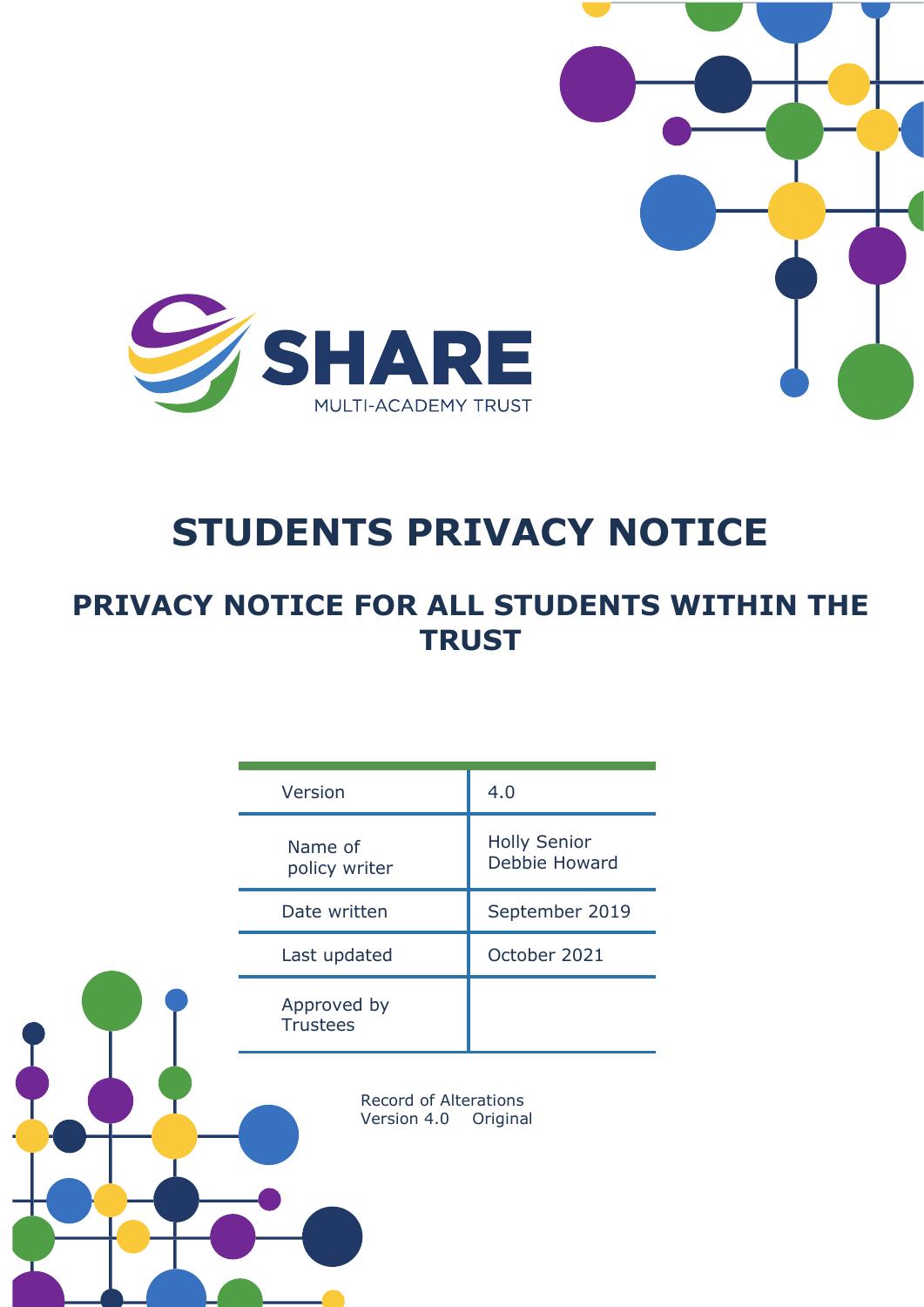

# **CONTENTS**

- 1. Overview
- 2. Legislation and guidance
- 3. Information specific to pupils
- 4. Definitions and key terminology
- 5. Personal data we hold
- 6. Why we use this data
- 7. Lawful basis for using this data
- 8. Collecting your information
- 9. How we store your data
- 10. How we share your data
- 11. How we erase your data
- 12. National pupil database
- 13. Youth support services
- 14. How long we retain your data for
- 15. How we erase your data
- 16. Your rights as a data subject
- 17. How to contact us
- 18. Complaints

Appendix A- Coronavirus (COVID-19) Test Results

Appendix B- Coronavirus (COVID-19) Additional data shared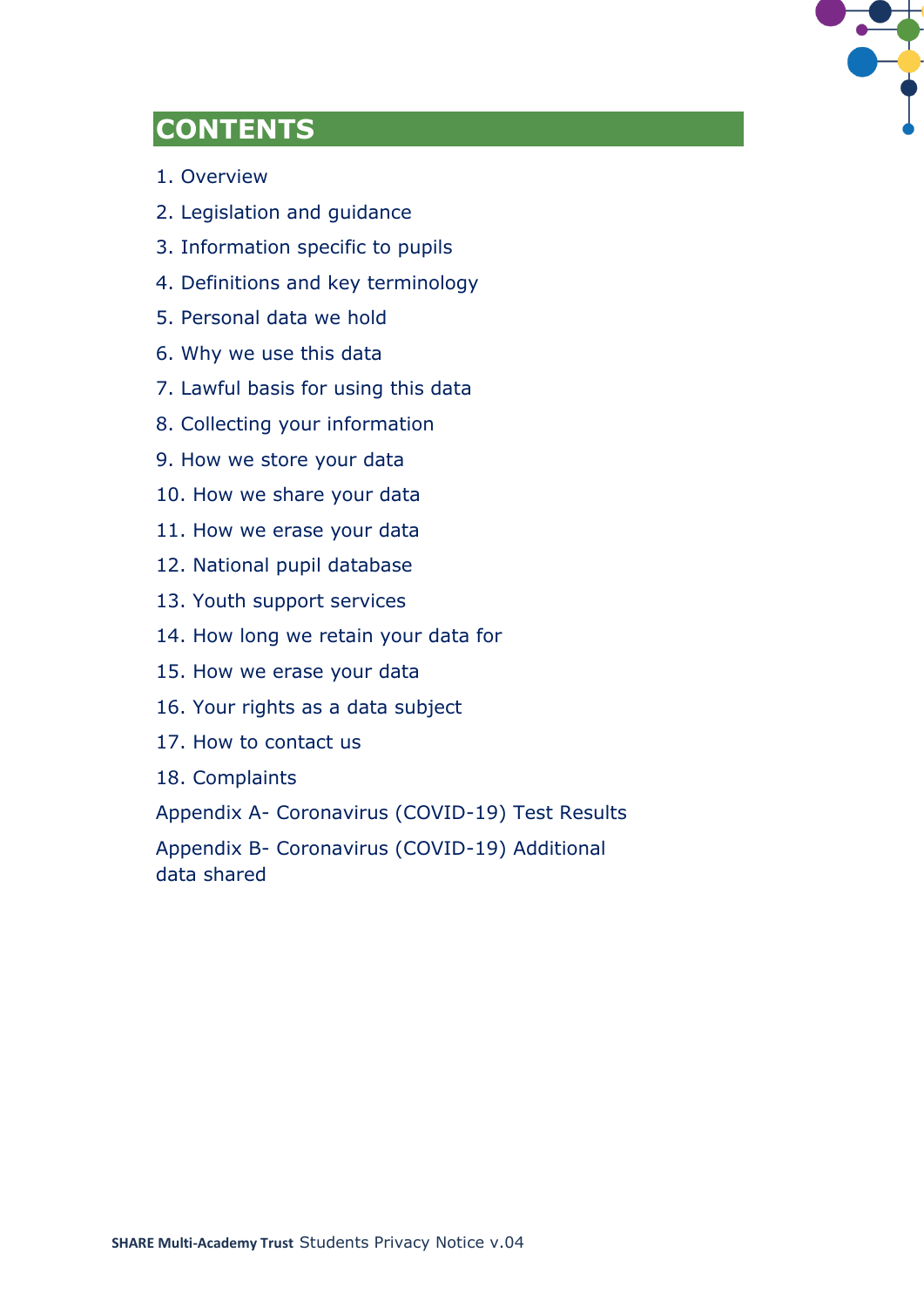

# **1. Overview**

Under the existing Data Protection Law (1998) and The General Data Protection Regulation 'GDPR' (2018) it is a requirement for all individuals to be correctly informed about what an organisation does with your personal data. SHARE MAT provide everyone with the ability to view how we use your personal data via a 'Privacy Notice' (also referred to as a 'Fair Processing Notice').

Within this privacy notice we aim to outline how we; collect, store, manage, edit, erase and control an individual's personal data. This may be associated with anyone within the Trust, and/ or otherwise engage with in order for that individual to work within the Trust.

At SHARE MAT we employ a Data Protection Office to oversee Data Protection and GDPR. If you wish to contact our DPO please visit the 'contact us' section within this policy.

This policy applies to all forms of personal data, including but not exclusive to, paper and electronic formats.

## **2. Legislation and guidance**

It is a requirement for all Schools and Public Authorities to adhere to the GDPR and Data Protection legislation, set out in the Data Protection Law 1998 and the GDPR 2018.

This policy is based on the guidelines set out by the Information Commissioners Office (ICO) and The General Data Protection Regulation (2018) and Data Protection (1998) legislations. This policy also follows the guidance of the Protection of Freedoms Act (2012) to ensure the protection of biometric data. In addition, this policy also complies with the Trust's funding agreements and articles of association.

## **3. Information specific to pupils**

SHARE MAT ensure that when we collect personal data under 'special category' (minor's data) we do so in the most ethical and appropriate manner.

For pupils aged 12 and over, we believe that pupils of this age and above are able to give consent for their own data processing. This will be assessed on a case-by-case scenario by the trust.

For pupils aged 12 and under, we believe a parent or guardian should give consent for a child's data to be processed as they are not of an age to understand what this means.

# **4. Definitions and key terminology**

All of the definitions listed below are frequently used within this policy and directly associate to the Data Protection Act (1998) and the GDPR (2018). If you require further information on any of the terminology used within this policy,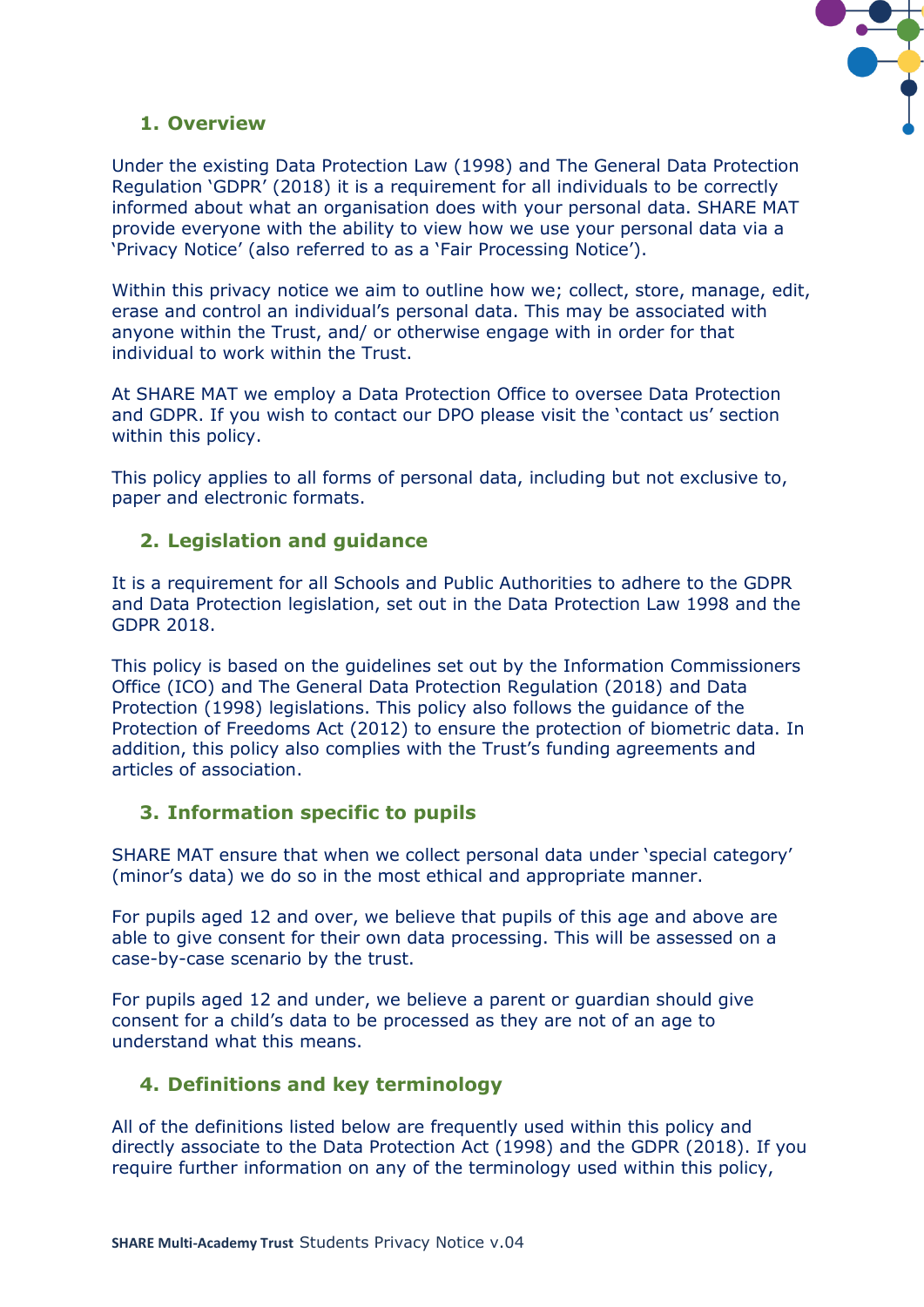

please contact our DPO. All details can be found within the 'contact us' section of the policy.

| <b>Term</b>                                   | <b>Definition</b>                                                                                                                                                                |  |
|-----------------------------------------------|----------------------------------------------------------------------------------------------------------------------------------------------------------------------------------|--|
| <b>Personal data</b>                          | Any information relating to an identified, or<br>identifiable, individual. Personal data is only<br>associated with a living data subject.<br>This may include the individual's: |  |
|                                               | Name (including initials)<br>$\bullet$                                                                                                                                           |  |
|                                               | Identification number<br>$\bullet$                                                                                                                                               |  |
|                                               | Location data<br>$\bullet$                                                                                                                                                       |  |
|                                               | Financial data<br>$\bullet$                                                                                                                                                      |  |
|                                               | Online identifier, such as a username                                                                                                                                            |  |
|                                               | It may also include factors specific to the<br>individual's physical, physiological, genetic,<br>mental, economic, cultural or social identity.                                  |  |
| <b>Special categories of</b><br>personal data | Personal data which is more sensitive and<br>so needs further protection, including<br>information about an individual's:                                                        |  |
|                                               | Racial or ethnic origin<br>$\bullet$                                                                                                                                             |  |
|                                               | Political opinions<br>$\bullet$                                                                                                                                                  |  |
|                                               | Religious or philosophical beliefs<br>$\bullet$                                                                                                                                  |  |
|                                               | Trade union membership<br>$\bullet$                                                                                                                                              |  |
|                                               | Genetics<br>$\bullet$                                                                                                                                                            |  |
|                                               | Biometrics (such as fingerprints,<br>$\bullet$<br>retina and iris patterns), where used<br>for identification purposes                                                           |  |
|                                               | Health - physical or mental                                                                                                                                                      |  |
|                                               | Sex life or sexual orientation                                                                                                                                                   |  |
| <b>Processing</b>                             | Anything done to personal data, such as;<br>Collecting                                                                                                                           |  |
|                                               | Recording<br>$\bullet$                                                                                                                                                           |  |
|                                               | Organising                                                                                                                                                                       |  |
|                                               | Structuring<br>$\bullet$                                                                                                                                                         |  |
|                                               | Sharing                                                                                                                                                                          |  |
|                                               | <b>Storing</b>                                                                                                                                                                   |  |
|                                               | Adapting                                                                                                                                                                         |  |
|                                               |                                                                                                                                                                                  |  |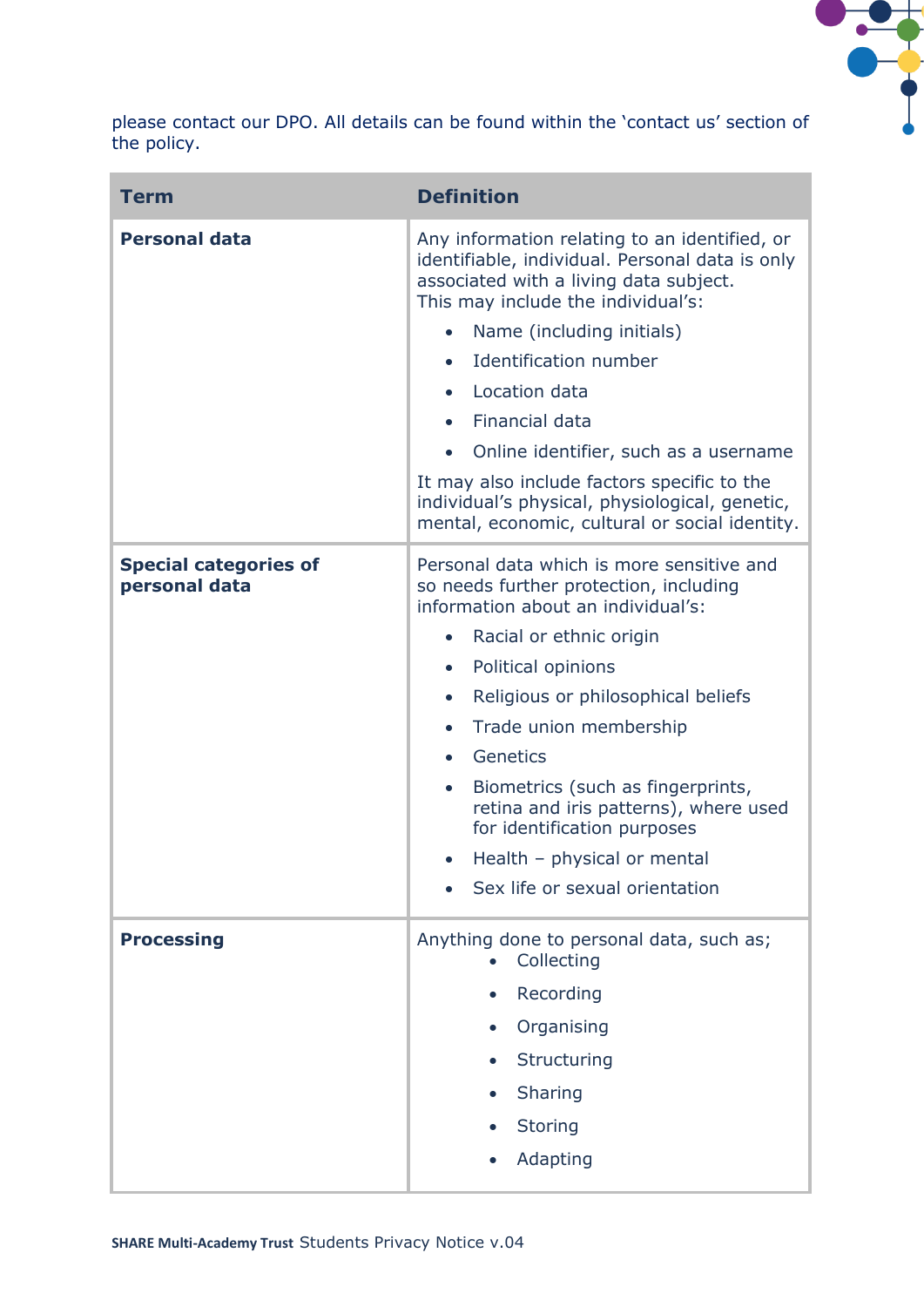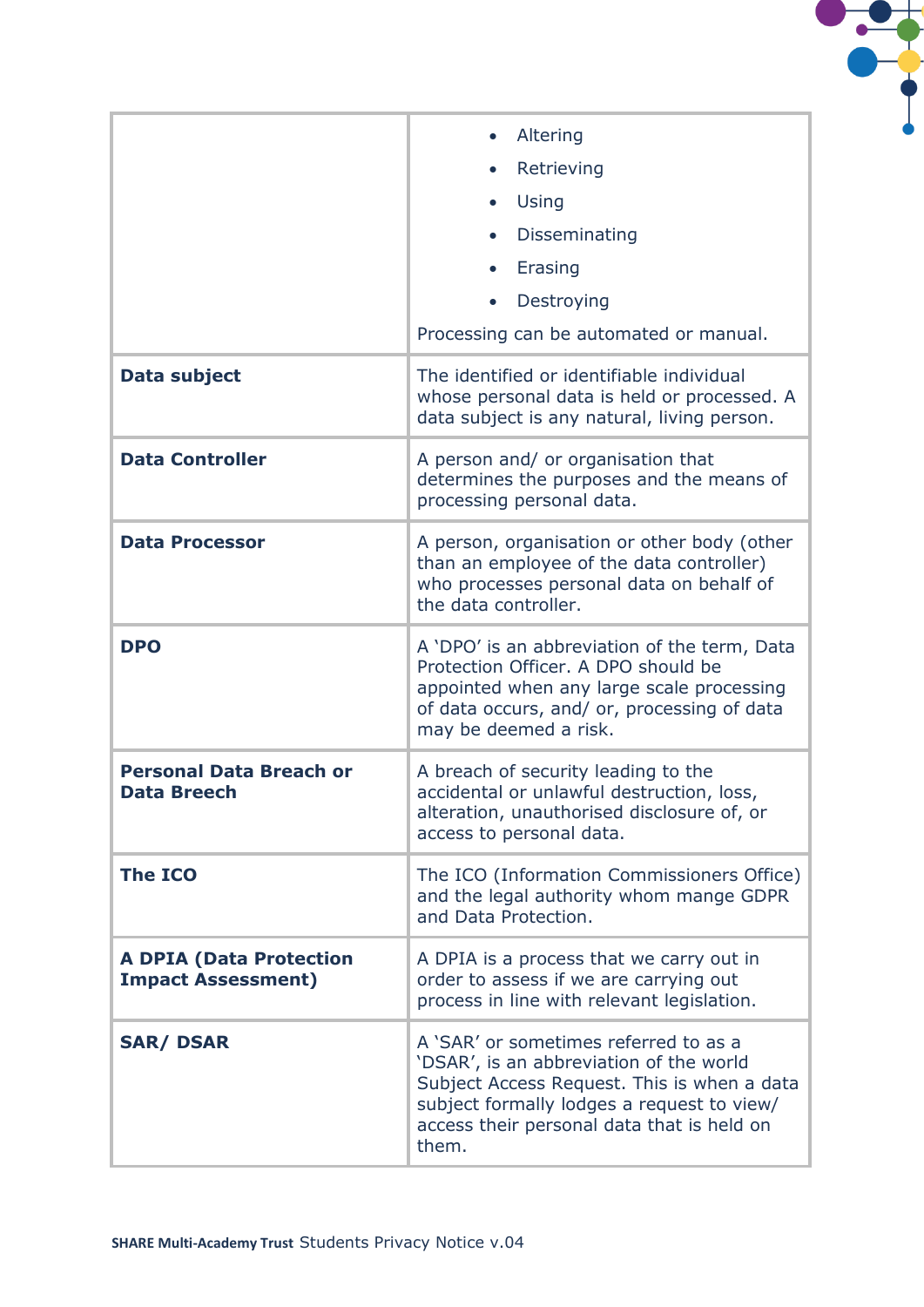

# **5. Personal data we hold**

SHARE MAT collect personal data on those whom we enroll within our schools in order for them to study at any of our schools across the Trust. We only collect relevant and necessary personal data in order to complete business processes. SHARE MAT does this by carrying out a DPIA on all data that we collect to identify the lawful basis of processing.

Personal data that we may choose to collect, use, store and share (when appropriate) about you, includes, but is not restricted to:

- Contact details
- Date of birth
- Gender
- Test results
- Attendance records
- Ethnic background\*
- Special educational needs\*
- Medical conditions
- Behavior details and actions associated to this
- Photographs
- CCTV images

The information with an '\*' marked is classed as 'special categories' of data. This is highly sensitive information and heightened safeguards will be placed on this data.

#### **6. Why we use this data**

SHARE MAT collect this data in order to perform key business processes throughout the Trust. We believe we hold the necessary basis for collecting and processing this data, as outlined in Article 6 of the GDPR. The data that we collect enables us to:

- Get in touch with you and your parents when we need to
- Check how you're doing in exams and work out if you may need any extra assistance
- Track the performance of the whole school
- Look after your wellbeing

#### **7. Lawful basis for using your data**

SHARE MAT follows the guidelines outline within Article 6, The GDPR, Lawfulness of Processing, when assessing if we believe we have a lawful basis of processing your personal data. We ensure that we meet, at least one, of the minimum requirements outlined within Article 6. We only collect your personal data when we need to:

• Comply with educational laws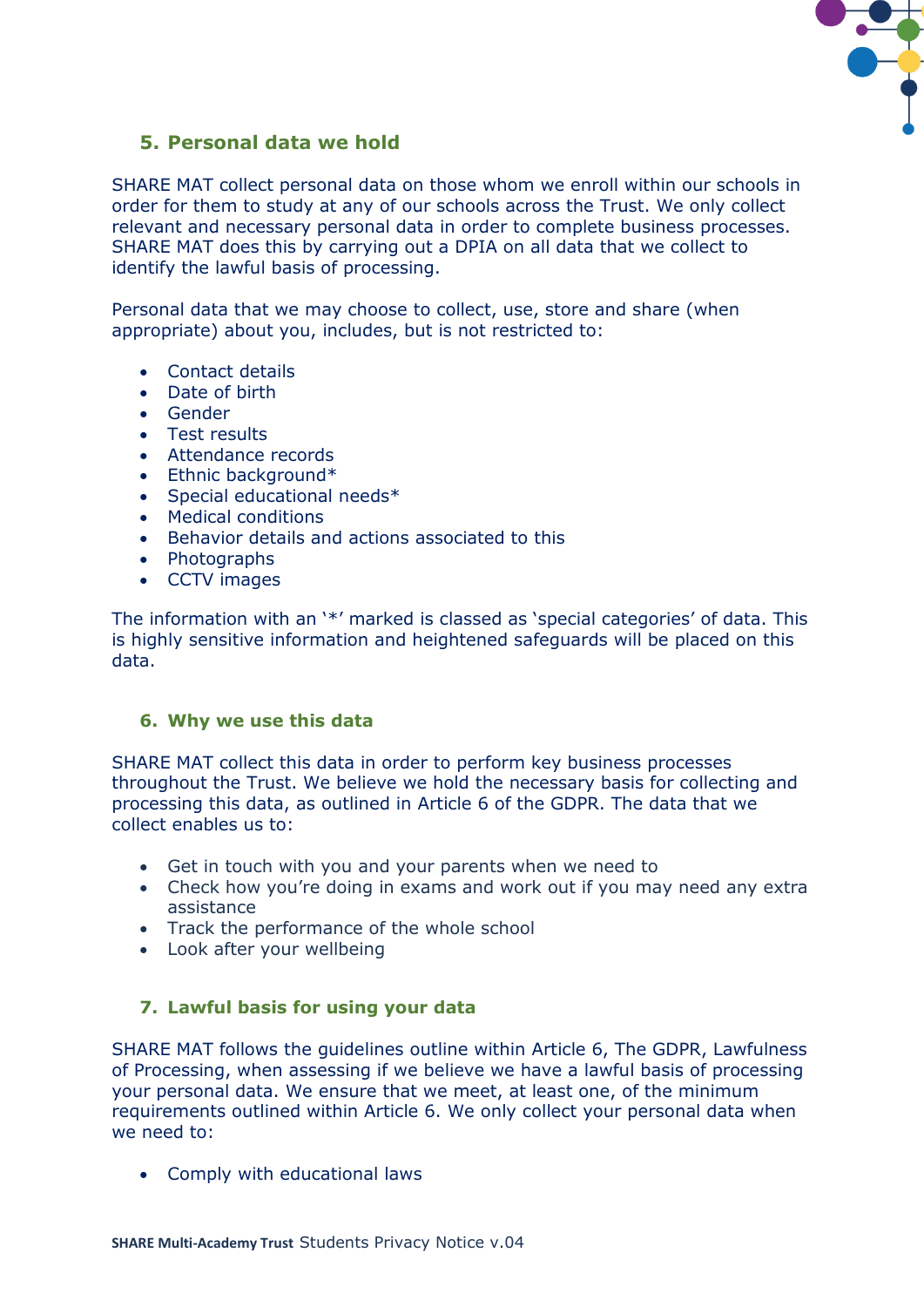

- Comply with a legal obligation
- Carry out a task in the public interest

Less commonly, we may also use personal data regarding you when:

- You or your parent/ guardian have given us consent to use it in a certain way
- We need to protect your vital interests

Where we rely on consent to process your personal data, you (or your parent or guardian) have the right to retract this consent at any given time. When we ask for your consent in order to process your personal data we will make this clear and concise from the offset, along with guidance on how to retract consent if you wish to do so.

SHARE MAT will only use your data within the guidelines that is has been collect for. If we require to use your information for an additional/ further process, we will contact you to inform you of this.

#### **8. Collecting your information**

SHARE MAT predominantly collect personal data from you as an essential requirement. There are occasions whereby collecting personal data is not mandatory, but that we feel it would beneficial to the Trust to do so.

In these circumstances we ensure that we have a legitimate interest when requesting this data, however, as a data subject, you have the ability to choose if you wish to provide this information.

SHARE MAT will ensure that we inform you on 'mandatory' and 'non mandatory' data collection, the consequences of not providing mandatory information and the choices you have as a data subject.

#### **9. How we store your data**

SHARE MAT ensure that all data that we store on you is secure, safe and in line with legislation.

All personal data that we collect on you, as a data subject, is stored in a secure file specific to each pupil. This information is restricted in use to ensure only those who need it have access. The use of the information stored within this file is restricted to the purpose that it is collected for.

Once you leave any of our schools, we will retain this file and delete the relevant information in accordance with our Retention Schedule (IRMS Records Management for School). The following storage rules apply:

> • Paper-based records and electronic devices (such as laptops and hard-drives) are kept locked and restricted when not in use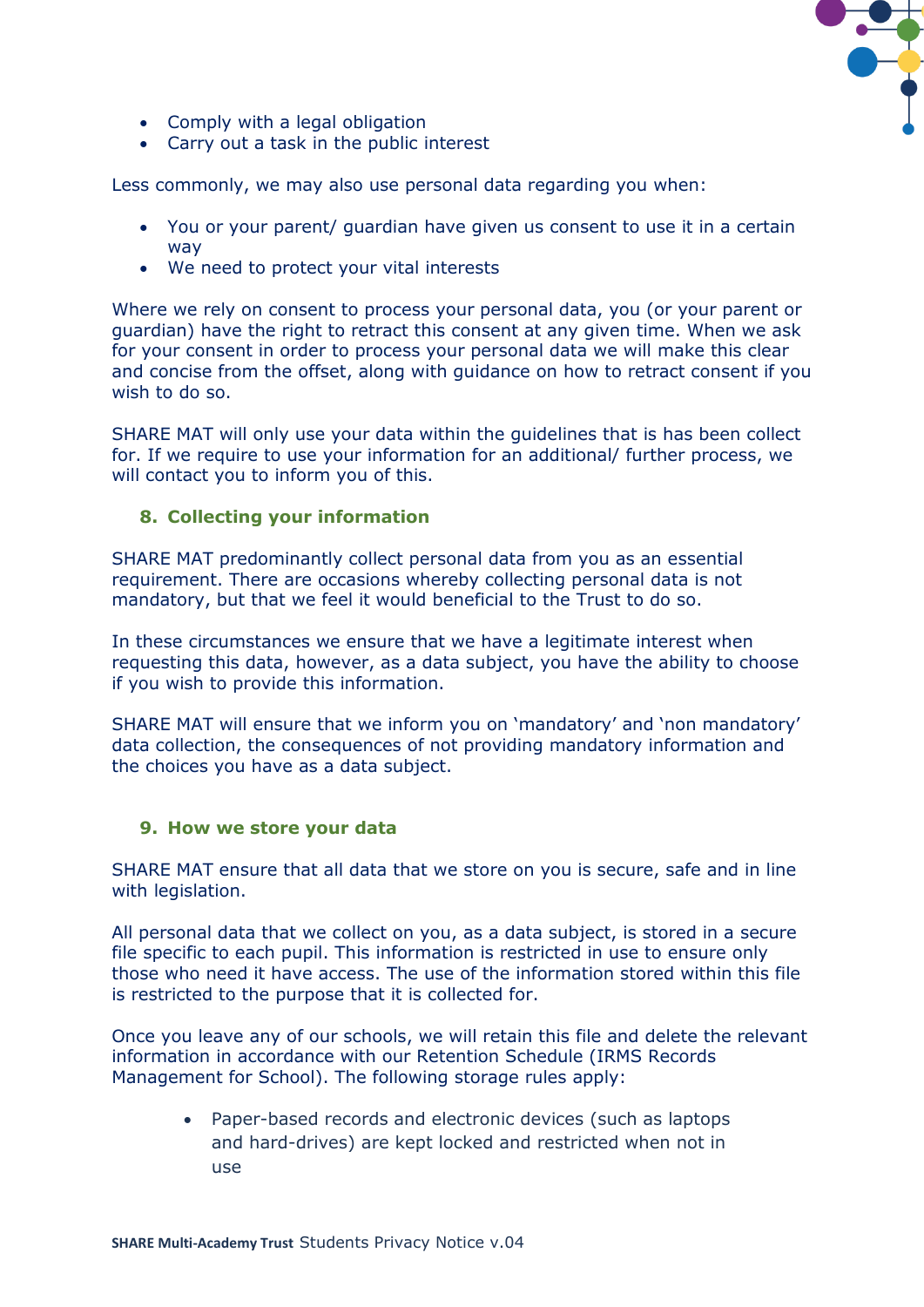

- Personal data is signed for, logged and managed when it is taken off site to ensure safe return or erasure
- The implementation of an enforced password protection policy whereby all passwords are random and non-traceable
- Encrypted software is used on all electronic tools
- Data Sharing Agreements are in place where data is required to be shared with a 3<sup>rd</sup> party, contractor or additional source

#### **10. How we share your data**

SHARE MAT will not share your personal data with any  $3<sup>rd</sup>$  parties unless it informs you or asks for your consent to do so. We may need to share data if required to do so by the law. For more information regarding situations whereby your data may be shared, please see the ICO's website.

Where it is legally required to share personal data, we may share your data with (but not limited to):

- Our local authority
- The Department of Education
- Your family or stated emergency contact
- Educators and examining bodies
- Our regulator, Ofsted
- Suppliers and service providers, all of which are covered under a Data Sharing Agreement
- Financial organisation
- Central and local government
- Our auditors
- Survey and research organisation (limited and you would be informed ahead of processing)
- Health authorities
- Security organisation
- Health and Social welfare associations
- Police and legal forces
- Professional bodies

#### **11. National Pupil Database**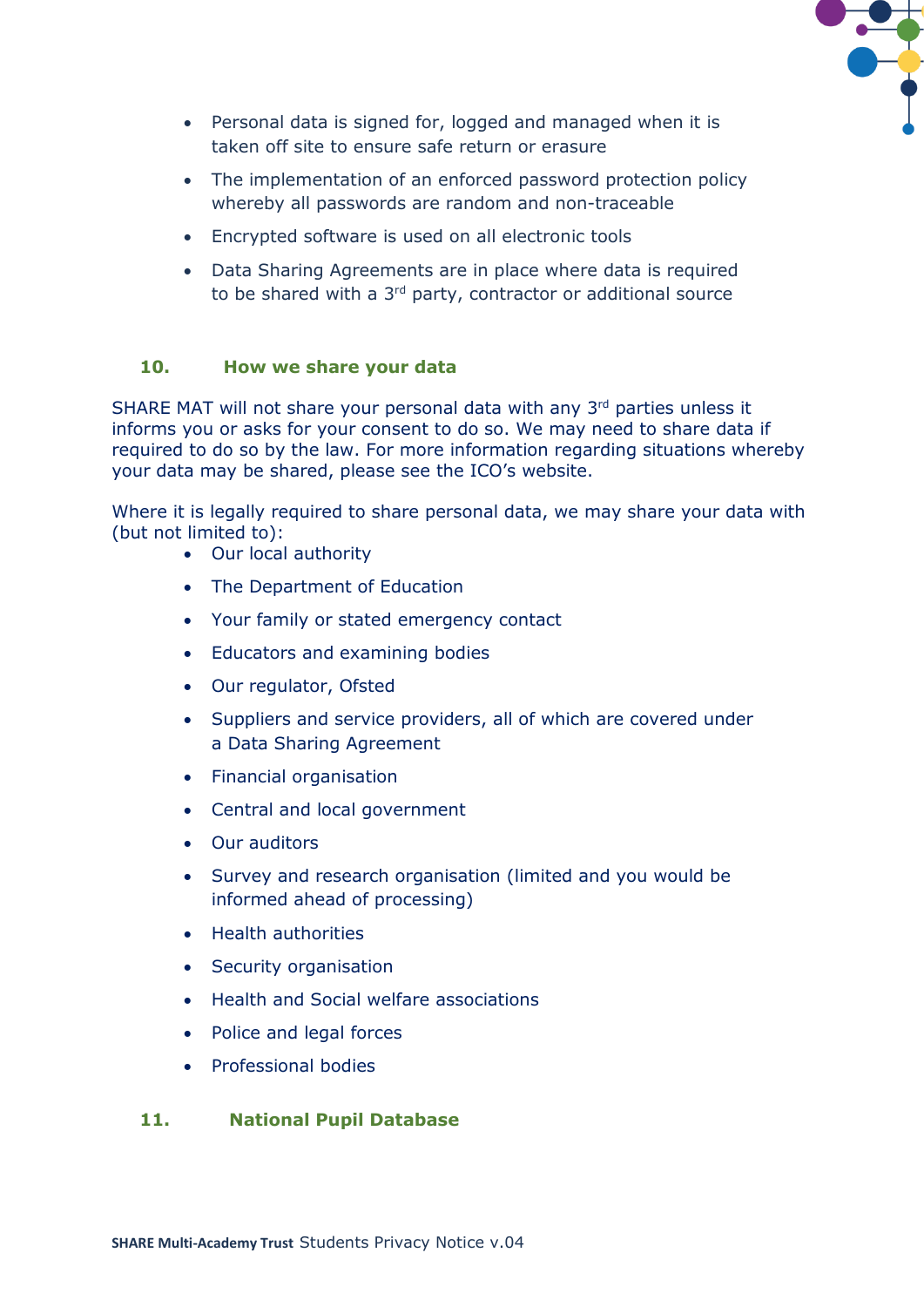

We are required to provide information about you to the Department for Education (a government department) as part of data collections such as the school census.

Some of this information is then stored in the [National Pupil Database,](https://www.gov.uk/government/publications/national-pupil-database-user-guide-and-supporting-information) which is managed by the Department for Education and provides evidence on how schools are performing. This, in turn, supports research.

The database is held electronically so it can easily be turned into statistics. The information it holds is collected securely from schools, local authorities, exam boards and others.

The Department for Education may share information from the database with other organisation which promote children's education or wellbeing in England. These organisation must agree to strict terms and conditions about how they will use your data.

You can find more information about this on the Department for Education's webpage on [how it collects and shares research data.](https://www.gov.uk/data-protection-how-we-collect-and-share-research-data)

You can also [contact the Department for Education](https://www.gov.uk/contact-dfe) if you have any questions about the database.

#### **12. Youth Support Services**

Once you reach the age of 13, we are legally required to pass on certain information about you to Kirklees Local Authority as it has legal responsibilities regarding the education or training of 13-19 year-olds.

This information enables it to provide youth support services, post-16 education and training services, and careers advisers.

Your parents/carers, or you once you're 16, can contact our data protection officer to ask us to only pass your name, address and date of birth to Kirklees Local Authority.

We use a 'Data Sharing Agreement' with any organisations associated with Kirklees Council in order to correctly protect your data.

#### **13. How long we retain your data**

SHARE MAT is required, by law, to retain some of your personal data after you leave the school. We may choose to keep your data for up to 25 years after you leave our schools dependent on what data we hold and the reason for still storing or processing this data.

Any data that we no longer use, but is still retained, will be stored and archived up until the point where we assess its use and decided to safely erase it.

For more information on our retention guidelines, retention policy and how long we may hold your personal information for by law please contact our DPO.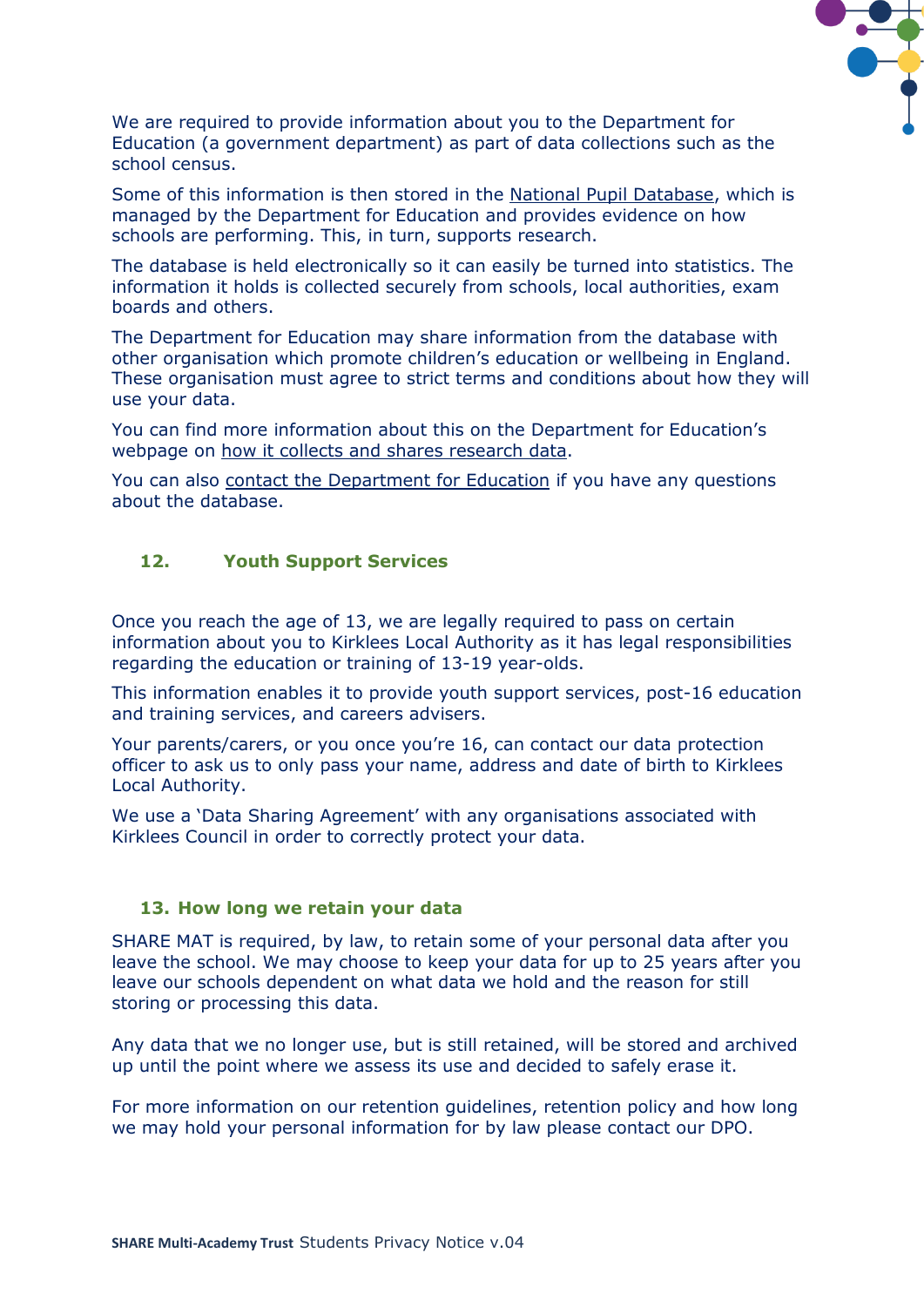

#### **14. How we erase your data**

SHARE MAT ensures that any data that is no longer of use, or deemed necessary for business processes will be correctly erased in line with data protection guidelines. Personal data will be disposed of securely, safely and effectively to give all data subjects peace of mind.

For example, we will shred or incinerate any paper-based documents that we hold on you, either in-house or contracted by a pre-approved and safe supplier. We will overwrite, redact or erase any electronic files that we hold on you, either in-house or contracted by a pre-approved and safe supplier.

#### **15. Your rights as a data subject**

As part of all data protection legislation data subjects are entitled to request any personal information that is held on them by an organisation. If you wish to find out what information SHARE MAT hold on you, please complete a Subject Access Request.

If you wish to submit a Subject Access Request, please download one of our templates from either the SHARE MAT website, or from the website of the school that you are employed at. If you are having trouble accessing the template, please contact our DPO.

Once you have submitted a SAR we will:

- Give you a description of the data that we hold (where applicable)
- Explain where we received the information from (where applicable)
- Inform you who has had access to it and if it will be shared further
- Inform you if any automated decision-making has been applied, or will be applied, to this data, and inform you of the consequences of this
- Give you an accessible copy of this data (where appropriate)

Subject Access Requests may be subject to an administrative charge dependent on the level of time require to prepare the response. You will be informed if your SAR is subject to a charge.

On occasion, we may not be able to provide a hard-copy of your data. We will give you the opportunity to view, in person, the data that we hold on you at a time that suits you.

Under data protection laws data subjects have certain rights regarding how their personal data is used, stored, managed and erased. You have the right to: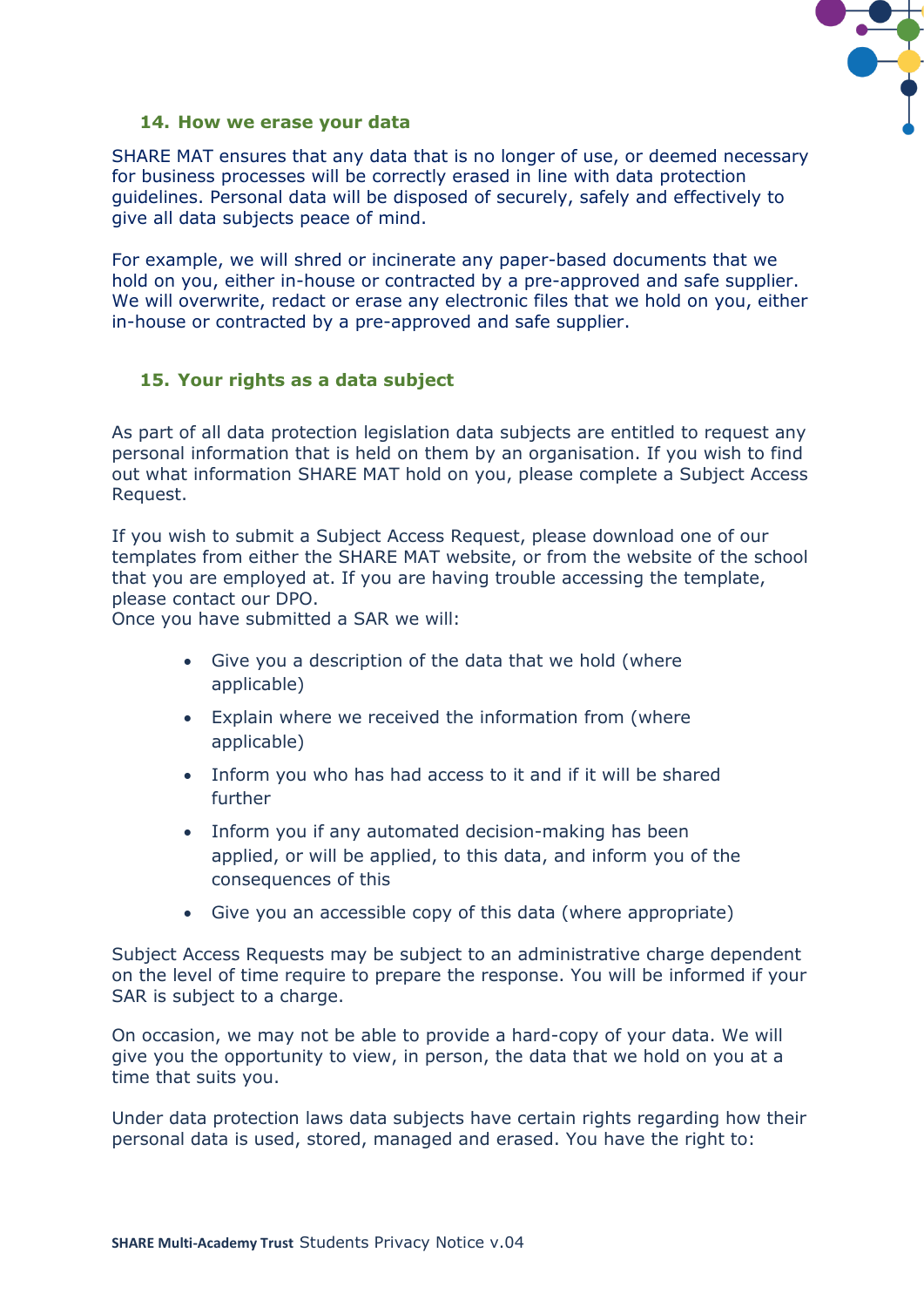

- Object to the use of your personal data if it is causing, or has cause, damage or distress
- Prevent your data being used for the purpose of direct marketing
- Object to the use of your personal data for decisions being made by automated means (by a computer or machine, instead of by a person)
- Your data records being up-to-date, accurate and relevant. If you believe they are not, please let us know
- Claim compensation for any damages caused by a breach of your rights under the data protection regulations

If you would like any more information on Subject Access Requests, please contact our Data Protection Officer.

# **16. How to contact us**

SHARE MAT have a designated Data Protection Officer to handle any issues or concerns that you may have regarding your data.

If you have any questions or concerns, or would like any advice regarding your data, please contact our Data Protection Officer.

**Holly Senior**- Premises, Compliance and Data Protection Officer

Email- [holly.senior@sharemat.co.uk](mailto:holly.senior@sharemat.co.uk)

Telephone- 07833468985

Address- Shelley College, Huddersfield Road, Shelley, HD8 8NL

# **17. Complaints, issues and escalation**

SHARE MAT takes any complaints about the collection, management and use of personal data very seriously.

If you believe that the way we are processing your personal data is unfair, misleading or inappropriate, or if you have any other concerns regarding your personal data please contact our Data Protection Officer immediately.

If you believe that your complaint is not being handled effectively or you would like external advice, please contact the Information Commissioners Office:

- Report a concern online at <https://ico.org.uk/concerns/>
- Call 0303 123 1113
- Or write to: Information Commissioners Office, Wycliffe House, Water Lane, Wilmslow, Cheshire, SK9 5AF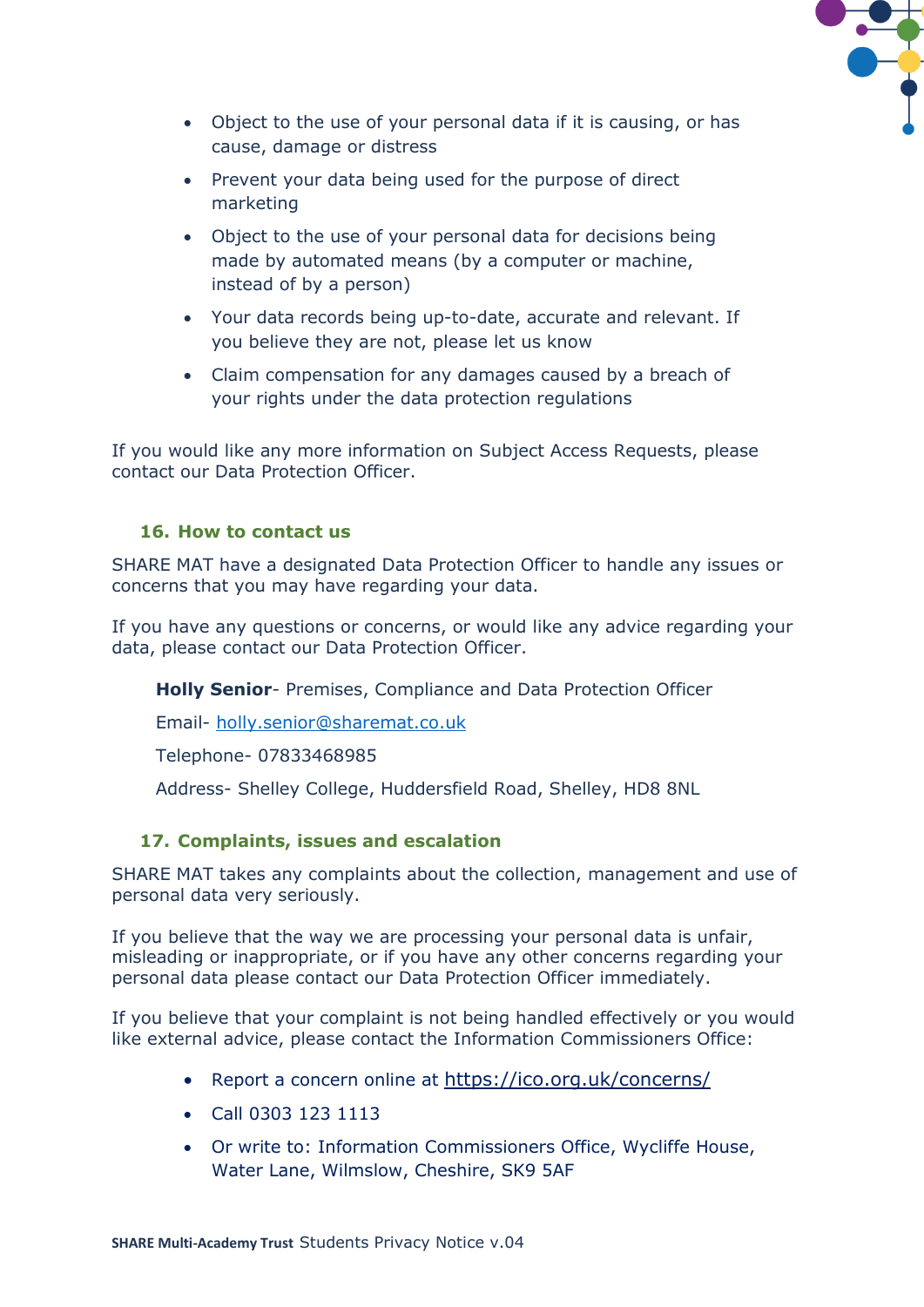

# **Appendix A- Coronavirus (COVID-19) Test Results**

During the Coronavirus (COVID-19) pandemic, students may be required to have a coronavirus test (provided by the NHS and UK Government) whereby they:

- Are exhibiting COVID-19 symptoms
- Have been instructed to do so by NHS 'Test and Trace' scheme
- Are living in a household with somebody who has tested positive or is symptomatic
- Are part of a support bubble whereby somebody has tested positive or is symptomatic

Students are required to inform school about the status of the test results (positive or negative) in order to monitor infection in school.

Under the General Data Protection Regulation, the school must not insist to see a copy of the test results or hold a paper or electronic copy of the test results.

Students are encouraged to share evidence of their test results if they wish to do so with a designated person in school.

Designated staff within school (such as an Administration Manager, Reception Staff or Head Teacher) are permitted to ask to see the test results provided by the NHS in order to authenticate the results of a staff member. Staff members not outlined as a designated person are not permitted to ask to view a test result.

School, are not required to hold a hard copy of the test results of a student. If a student provides a hard copy of a test results (i.e. via email) this will be securely destroyed once the status of the result has been authenticated.

The result status will be stored on an internal spreadsheet/ data base to support the schools internal 'Track and Trace' system whilst also supporting the national 'Test and Trace' scheme. The access to this spreadsheet is limited to essential personnel only.

A Data Protection Impact Assessment (DPIA) has been completed for the processing of this data as required by the Information Commissioners Office.

SHARE MAT has identified that test result data is classified as '*special category'* data. Under Article 9, SHARE MAT has identified that principle (i) applies to the processing of the identified special category data.

SHARE MAT has ensured that it's aims are lawful, fair and transparent to all staff to offer clarity around how processing testing data is completed.

For additional information on data subjects' rights throughout the Coronavirus pandemic please see below:

[https://ico.org.uk/global/data-protection-and-coronavirus-information](https://ico.org.uk/global/data-protection-and-coronavirus-information-hub/coronavirus-recovery-data-protection-advice-for-organisations/testing/)[hub/coronavirus-recovery-data-protection-advice-for-organisations/testing/](https://ico.org.uk/global/data-protection-and-coronavirus-information-hub/coronavirus-recovery-data-protection-advice-for-organisations/testing/)